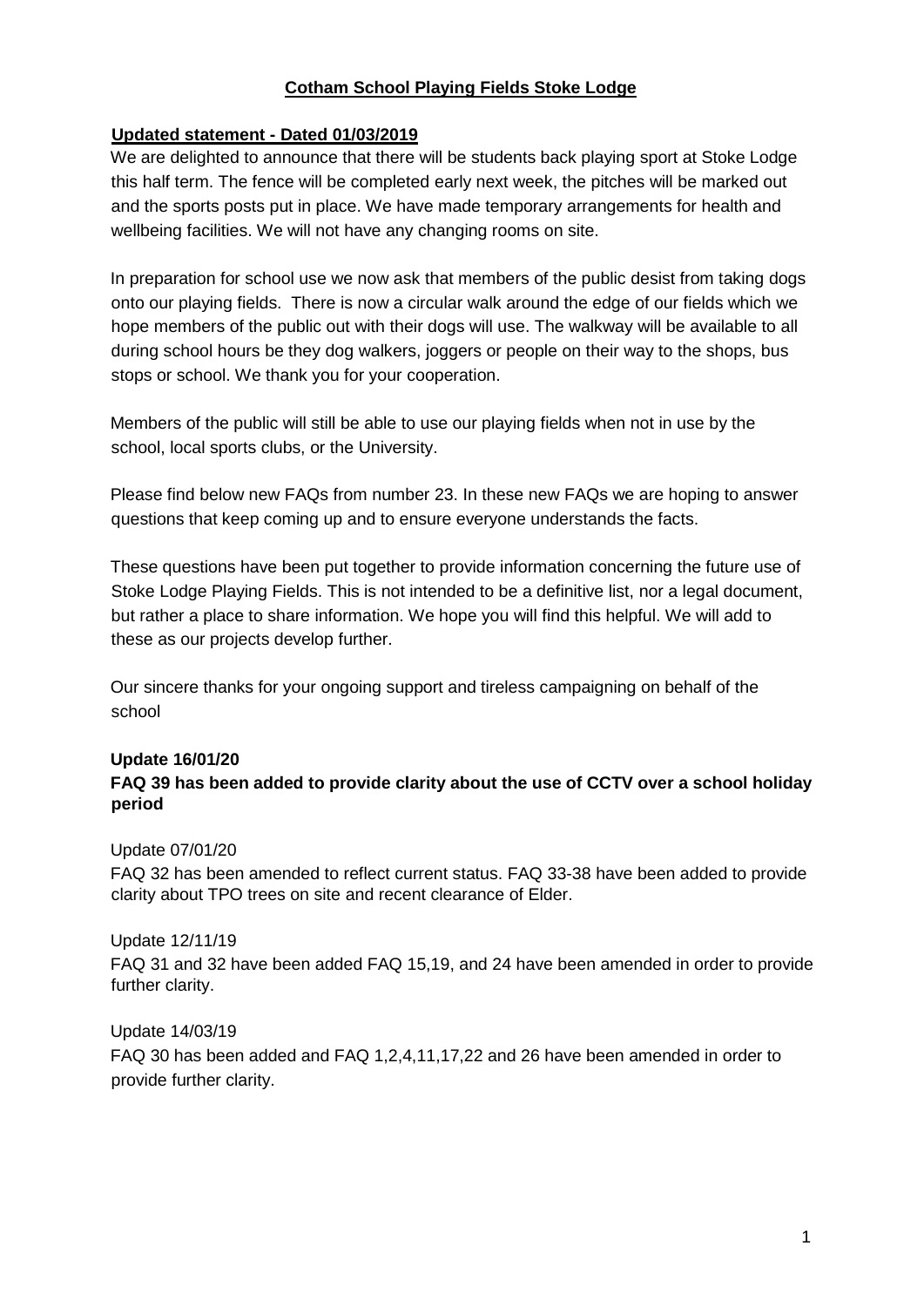# 1. **Question: When do Cotham School expect to be back using Stoke Lodge Playing Fields?**

**Answer:** Once the fencing is completed, the grass cut, the pitches marked and the posts up we will resume PE lessons at Stoke Lodge. We hope this will be soon after half term, projected target date is from 25 February 2019. *The school returned to using the site for PE lessons on 11-03-19* 

# 2. **Question: When will Cotham School be using the playing fields and when will the community be able to get access to the fields?**

 **Answer:** School will use the site most days in term time, occasionally at weekends and, of course, barely at all in the school holidays. (Though there could, for example, be holiday schemes in the future.). We will lock the gates at dusk and we will open them for school or club/community use the next day. We have received several approaches from organisations keen to share our playing fields. We will need to carefully manage the use to makes sure the pitches remain in good playable condition. *Any team or organised group use (formal or informal) must be authorised by Cotham School in order for the school to be able to appropriately manage the site and its pitches/playing surfaces.* 

## 3. **Question: : How much has the fence cost? And how has it been funded?**

 **Answer:** All costs including the professional fees associated with the playing fields project have been funded through the Condition Improvement Fund. This is provided by the Department for Education. The funding was awarded using a number of factors, the primary one being safeguarding. The funding has already been paid to the school for the fence and there are only two phased payments of the total grant left to be paid. These are progress payments linked to the pavilion element of the project. The tendered cost of the installation of the fence is going to be significantly less than the original forecasted costs of £150,000, this is due to the use of value for money principles, including robust project management principles. The fencing costs are projected to be no higher than £65,000.

## 4. **Question: Can I walk my dog on the fenced area of the playing fields?**

**Answer:** No. As with other school playing fields across the UK, dogs are not allowed on the playing fields area inside the fence at any time apart from 'service dogs'. The perimeter part of the playing fields outside of the fence will be accessible to the public including dogs twenty four hours a day. *For clarity 'service dogs' must be registered as such and performing duties. The playing field area is not to be used for training or general exercise of service dogs.* 

5. **Question: I understand you are planning to set up a user group. Who will be invited to this?**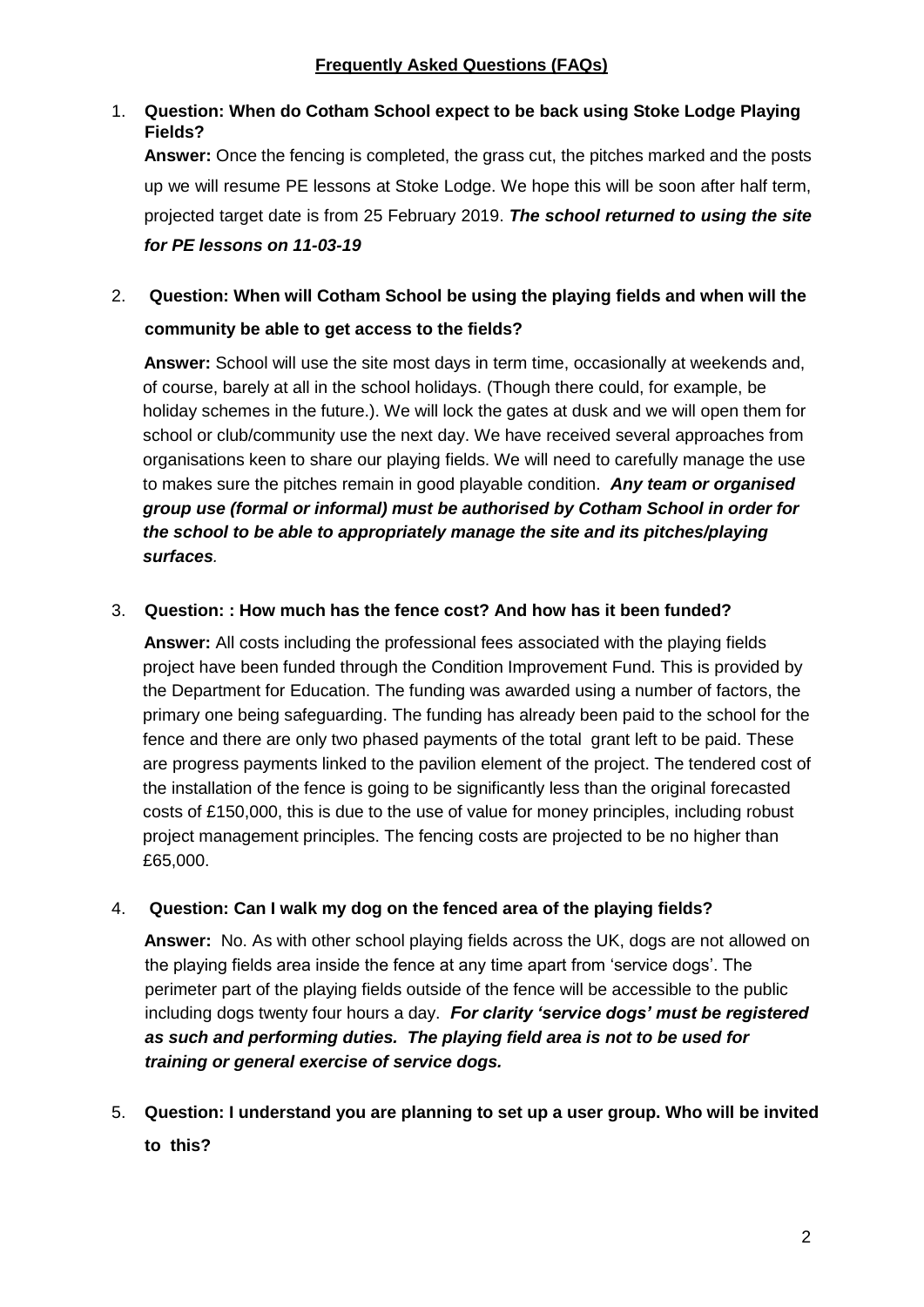**Answer:** We propose to invite the local sports clubs, University, local Primary schools, Stoke Lodge Adult Education Centre and representatives of the local community who have expressed an interest in sharing the use of our playing fields. This will be an 'invite only' group.

## 6. **Question: Do you know that there are badgers on the site?**

 **Answer:** We have had a full ecological study of the site and at that time, last summer, there was no evidence of an active badger sett on site. This study would normally be valid for around two years, however in the light of local concerns we have revised this. Renewed specialist advice indicates that there is an outlying sett in the south west corner of the site. However, there is no evidence that the sett, when inspected, was occupied.

7. **Question: Have you been in touch with Stoke Lodge Adult Education Centre? Answer:** Yes. We have met with the Manager of the centre and talked about the future opportunities for classes to share the use of our fields and, of course, to use the perimeter walkway and the wildlife areas around the playing fields.

# 8. **Question: We understand there have been some complicated planning and landlord issues to work through with the Council, are these now resolved?**

 **Answer:** Yes. We have worked closely with the City Council to work through the planning, listed building, landscape and landlord issues. Legal opinion confirmed that the playing fields are not within the curtilage of Stoke Lodge House which is a Grade 2 Listed Building. All matters were clarified late last year - no approvals are required for the planned fence.

# 9. **Question: What are your plans with regard to the sports pavilion?**

**Answer:** We were very disappointed that the City Council refused to grant planning permission for our replacement pavilion. We have now submitted an appeal to the Planning Inspectorate which we expect to be dealt with by written representations. This application has been registered but an inspector has not yet been allocated to the case. The replacement pavilion was supported by Sport England who acknowledged that the school needs new facilities and that these would be expected to be shared for local club use including the ability to make light refreshments and thus raise club funds. There is no bar included in the plans. We have a grant from the Department for Education through the Condition Improvement Fund for the pavilion.

10. **Question: What Welfare facilities will be on site until the pavilion is ready? Answer:** Students will have access to toilets, first aid facilities and secure space for personal possessions at the playing fields. These will be available from the first day that students return to the playing fields. Students will continue to use the changing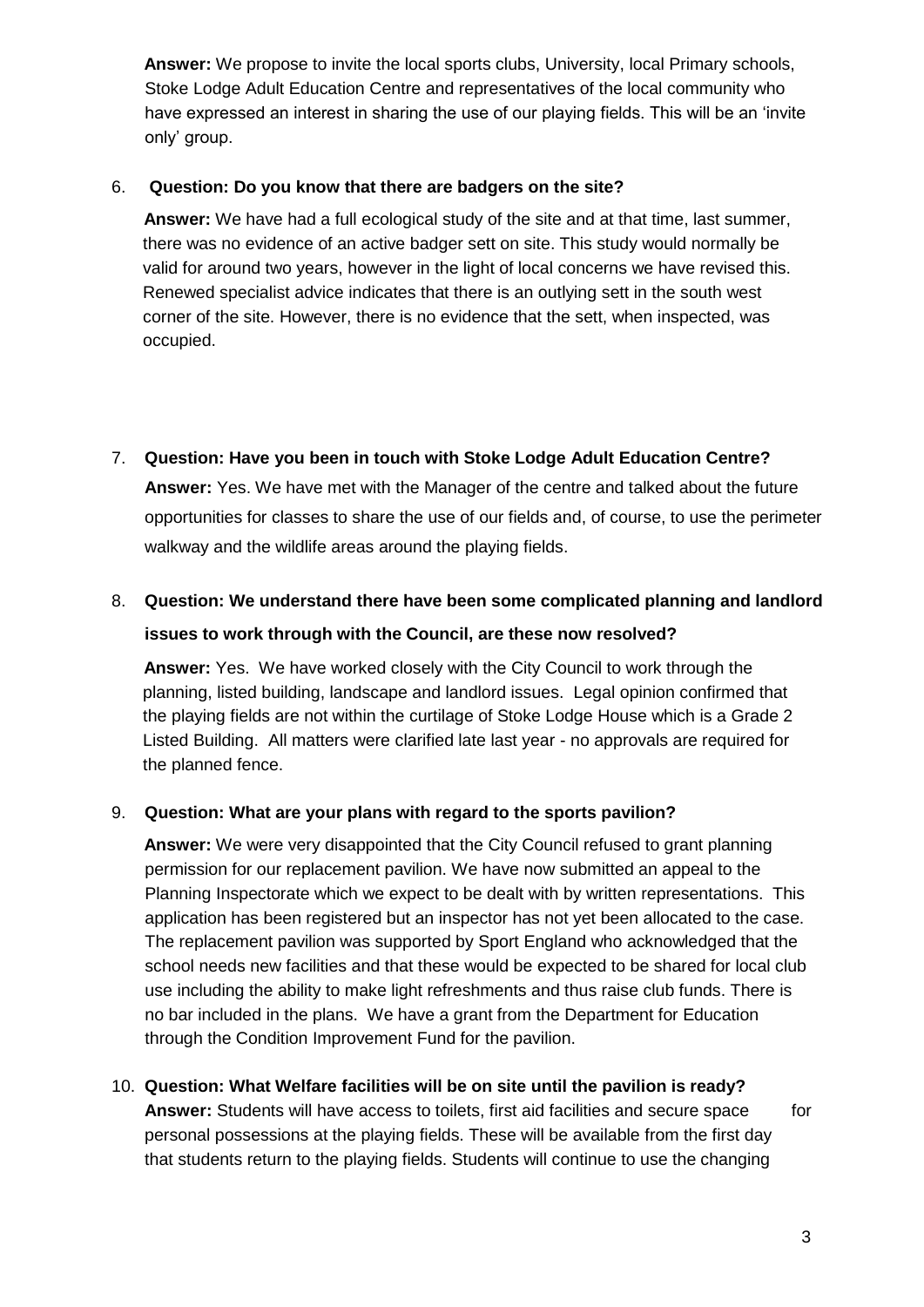facilities at school until the pavilion is rebuilt so will arrive at the playing fields ready to start their lessons.

## 11. **Question: What are you doing with regard to signs on the site?**

**Answer:** We have two signs that do not require planning approval and, a third one was regrettably refused planning approval by the City Council. We are considering what signs we need and where they will be located. We have not yet decided if we will appeal the planning refusal. *There will be signs saying 'no dogs beyond this point' on all pedestrian entrances to the fenced area, there are also signs saying 'do not climb' mounted at 60m intervals on both sides of the fence to discourage climbing of the fence.*

## 12. **Question: How will you know the site is being used properly?**

**Answer:** we have installed some CCTV cameras on the site. However, we are placing great trust in people to use the site properly and to respect school property. In the unfortunate event of any vandalism or inappropriate behaviours we will take necessary action.

13. **Question: Are you aware of the Tree Preservation Order (TPO) affecting the site? Answer:** Yes this is a group TPO with some separately identified trees. It is the City Council's responsibility to maintain these trees and undertake any works to them. In planning our fence and pavilion we have undertaken further tree surveys and prepared an 'Arboricultural Method Statement' to ensure that there is no damage to the trees. We have retained a consultant arboriculturalist and have continued to work with City Council officers. Cotham has worked with the City Council from the project planning stage last autumn. At this time the School submitted all technical documents to the City Council including the plan of the site, the Arboricultural Method Statement and the Ecology Report. We continued this sharing of information through to the start of the installation phase of the fence and will continue to do so through to the completion of the fence project and the building of the replacement pavilion. All of our plans, documentation and the processes we have followed have been to the City Council's satisfaction throughout.

# 14. **Question: Is Cotham School interested in biodiversity?**

**Answer:** Yes we are keen to run as sustainable and environmentally responsible a site as possible. We will be developing projects around waste management, sustainable travel, encouraging more birds and wildlife through bird boxes and log stores, and increasing biodiversity by enabling some parts of the site and perimeter area to become more informal wildlife areas. We would like to work with both students and local interest groups on this.

## 15. **Question: What is the University's role at Stoke Lodge?**

**Answer:** As a result of the original contract the University has maintained the playing fields in return for a fee and the use of income generated from letting the playing fields. Once Cotham are ready to go back on site this contract will be reviewed. The University has been an extremely helpful partner to Cotham School and the successful operation of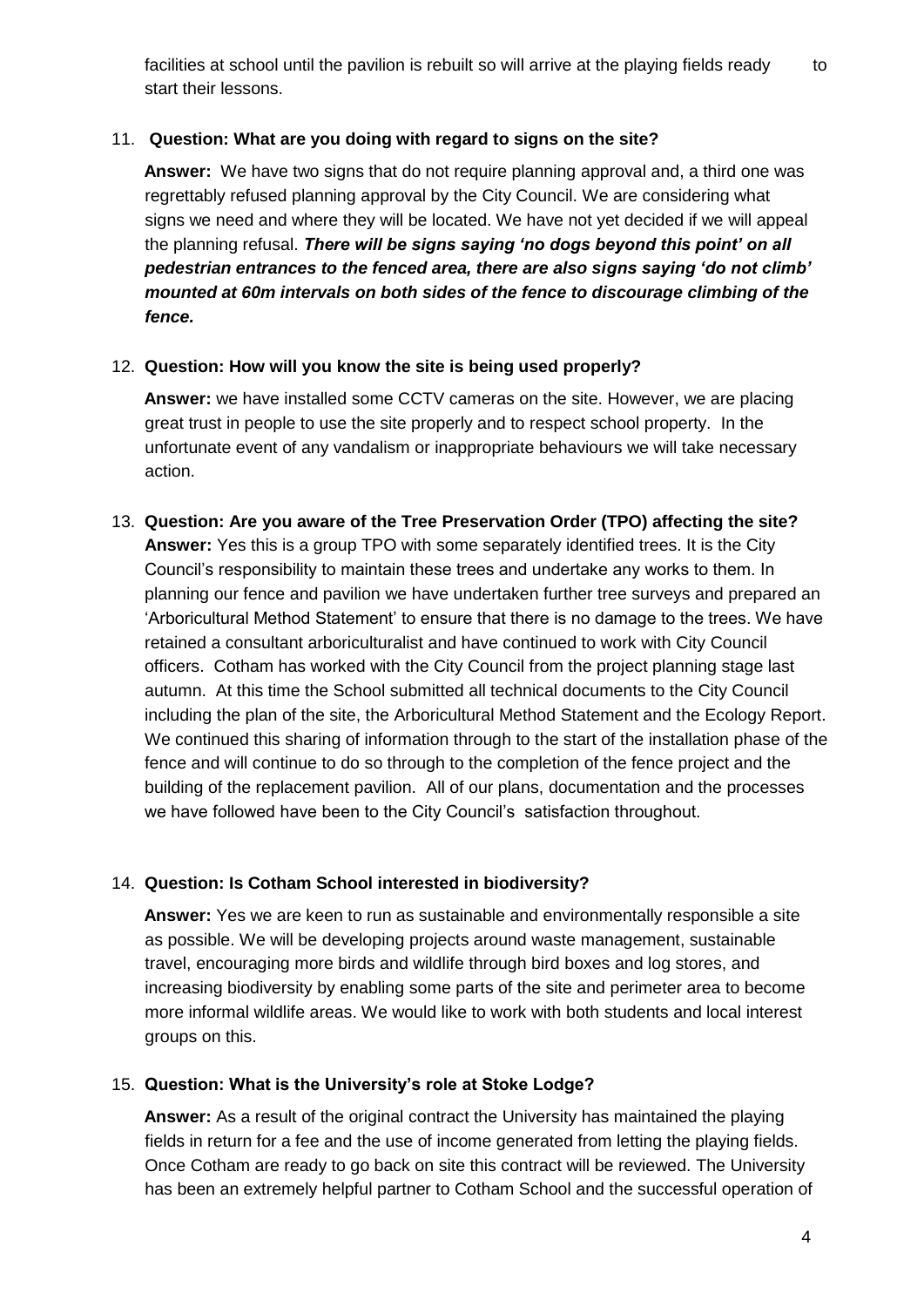the playing fields. **Since writing this FAQ University of Bristol have no formal involvement with the management or maintenance of Stoke Lodge. The contract between the school and UoB ended on 31 July 2019** 

16. **Question: Is it true the University have an interest in the lease of Stoke Lodge? Answer:** No. Cotham School agreed a 125 year lease of the playing fields with Bristol City Council when the school became an Academy in 2011. This is a one way reversionary lease in favour of Cotham School. The lease was granted and agreed on the basis that the site is available for use as 'school playing fields' and has to be returned to Bristol City Council as 'school playing fields' at the end of the lease.

## 17. **Question: What does the reference to 'community use' in your lease mean?**

**Answer:** The reference to community use means that Cotham can share its facilities with the wider community. On our main site we lease space to community organisations such as the Saturday morning Arabic School and local sports clubs. This is planned and booked use. At Stoke Lodge we expect local sports clubs to book the use of the playing fields and the use of the pavilion, for which there will be a fee. At Stoke Lodge we have also said that when the school and other organisations are not using the playing fields then they will be open for informal/recreational public use. This informal use will be allowed on trust and will absolutely not allow any dogs onto the land within the fence as is common practice for school playing fields. *Public use is permitted for individual/family type recreational use and is subject to conditions of use. Organised groups or team use must be expressly approved by the school (see FAQ 2 for reasons and FAQ 30 for conditions of use)* 

## 18. **Question: Will other local schools be able to use the Playing fields?**

 **Answer:** We are clear that Stoke Bishop Primary School will have the same access to the playing fields for educational use that it has always done. We envisage that Primary Schools and in some cases other Secondary Schools may also like to make use of the Fields and may do so at the same time as Cotham students are using them. Also that the other members of the NW24 schools group, of which Cotham is a member and Cotham's many feeder schools may also wish to use the facilities from time to time.

## 19. **Question: Will it still be possible to walk round the site?**

**Answer:** Yes, it will still be possible to walk round the playing fields, there will be a walkway connecting the main access points to the play area, to Stoke Lodge House and to the local bus stops. Some of this route is school land that the public will be able to use at all times at their own risk. The public will also be able to walk their dogs around the site using this route. **Since writing this FAQ members of the public have cleared a path behind Stoke Lodge house. This path was created without the knowledge or permission of the school or Bristol City Council. As such Cotham School does not maintain this particular path.** 

20. **Question: Are you aware that there are three Rights of Way applications on routes that go across the School Playing Fields?**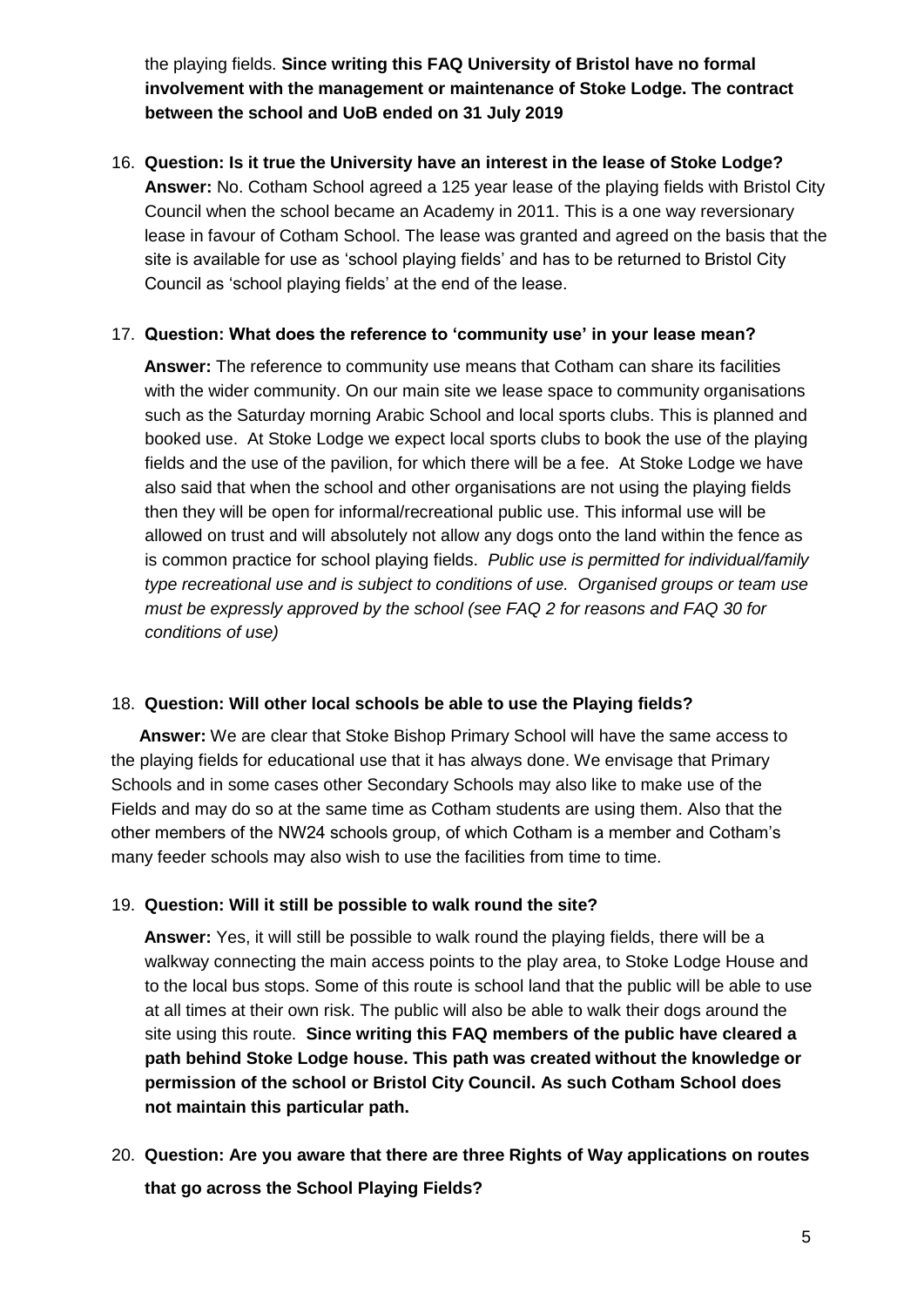**Answer:** Yes we are and we will make the appropriate representations at the point that the City Council considers these applications.

# 21. **Question: Is it true that another Town and Village Green application has been submitted for this site?**

 **Answer:** Yes, a new TVG application has been submitted, and accepted as duly made by the City Council. As before the School will now follow due process to seek to ensure this TVG is not allowed. At the present time we are awaiting an indicative timetable within which we will lodge our objections. We deeply regret this further challenge and the inevitable diversion of funds this is going to require, but we are committed to protecting our playing fields for future generations. As before we hope to work with the

City Council as landowner, the University, local sports clubs and local interested people to ensure this application is not successful.

## 22. **Question: What risk assessments are in place for offsite P.E lessons?**

**Answer:** The school has two risk assessments, one for Coombe Dingle Sports Complex (which the school currently uses for P.E) and one for Stoke Lodge Playing Fields. There is one for each site as the environments are very different and so are the control methods needed to reduce and eliminate the hazards that exist. The risk assessments have been reviewed for this academic year and assessed by an appropriately qualified and very experienced Health and Safety Consultant. The school obtains health and safety advice and guidance from highly qualified, knowledgeable, professionals who are experienced in education requirements and laws, health and safety laws; who also have local knowledge of Bristol and its education requirements. These services are procured through Delegated Services. *A Risk assessment (RA) of Stoke Lodge was carried out in 2018 prior to the installation of fence and was reviewed in 2019 subsequent to installation of fence. The RA will be reviewed in September 2019 along with annual the RA review for the rest of the school. As part of the review in 2019 RoSPA have also provided an assessment of our site, the school wished to be sure that the fence installation would not provide additional risk to users of the site, these are the points of note from their report:* 

- *● Fence: The playing fields are suitably fenced to control the risks presented to users. Risk level LOW (there is deliberate damage identified which is known to require minor repair).*
- *● Grass: The football pitch and the two marked out 60x40 grids are in an acceptable condition. Other pitches and tracks for individual sports have not been assessed as they are either not yet marked out or are subject to reinstatement. Risk level LOW*
- *● Football Goals: [Standards; EN 748:2013, BS 8461:2005+A1:2009] The item and its surfacing (where applicable) meet with the requirements of the relevant standards. Risk level LOW*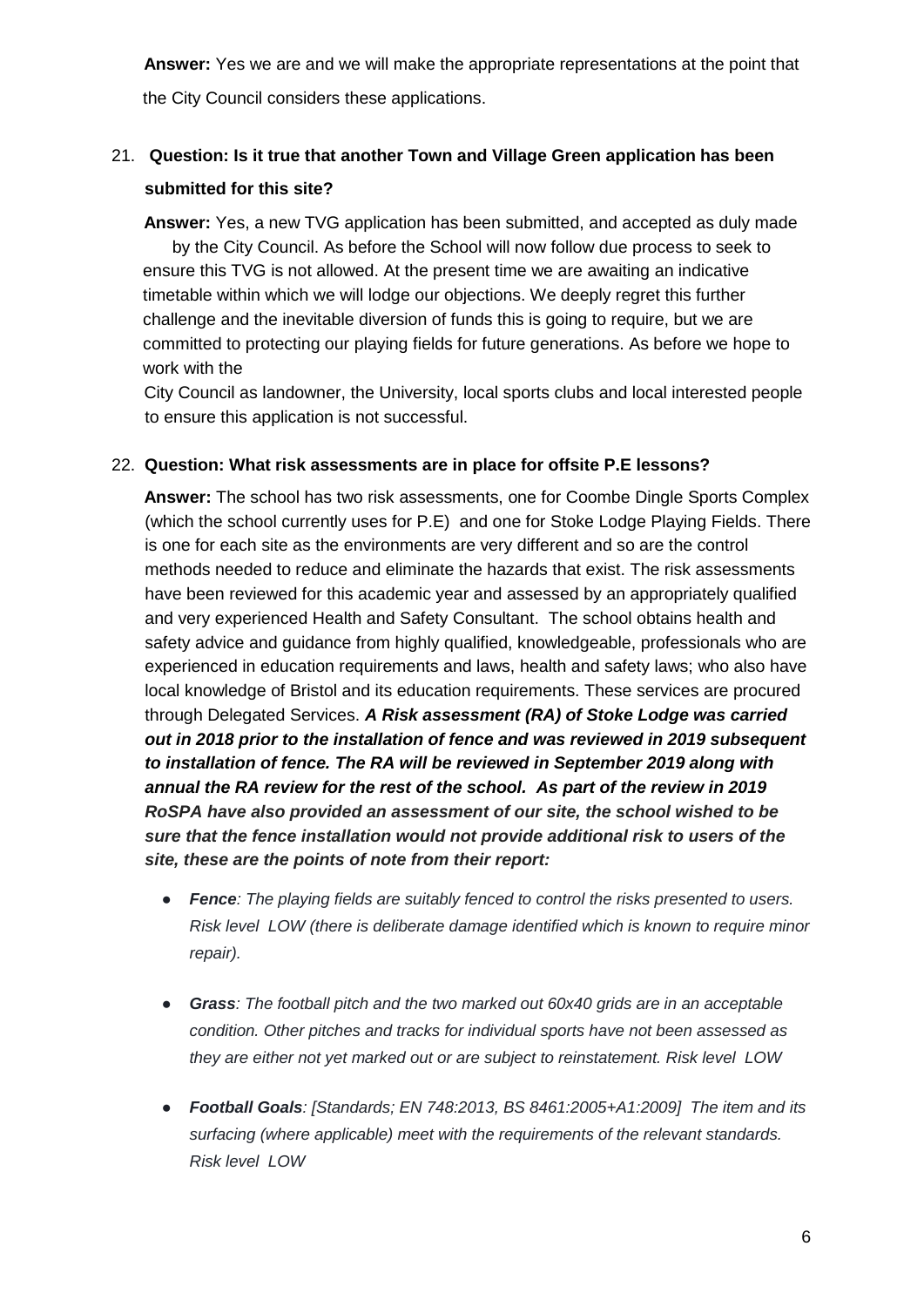- *● Pavilion: The building has been condemned and is fenced off pending further action. It has not been inspected inside the fence. Reinstatement should take place to remove the risks associated with security fencing, dilapidated buildings and unauthorised access. Risk level VERY LOW \*School RA is HIGH IF this building is used (DO NOT USE).*
- *● Badgers: There are badger scrapes under the fence in places. Monitor to ensure they do not become tripping hazards for users. Risk level VERY LOW*
- *● External Perimeter: Risk level LOW, no remedial tasks required.*

## *The school assessment of the site before the fence showed the hazards identified and calculated risks as:*

- *● Dog faeces (possible health issues) – Medium Risk*
- *● Dog attack (causing potential serious injury) – High Risk*
- *● Violence and aggression from trespassers – Medium Risk*
- *● Exposure to drugs and paraphernalia – High Risk*
- *● Vehicles/motorcycles on the playing field area of the site – High Risk*
- *● Travellers – Medium Risk (Operational)*
- *● Antisocial Behaviour – Medium Risk (Operational)*
- *● Drones or Model Aircraft – Low Risk*
- *● Rubbish Dumping – Low Risk (Operational)*
- *● Unauthorised Events – Medium Risk (Operational)*
- *● Students Absconding from site – Medium Risk (Safeguarding management)*

*Clearly there were a number of issues that made the site unusable (HIGH risk).* 

*Following the installation of the fence the assessment of the site has been reviewed to encompass changes, more than half of the risks (6 out of 11) are now rated as lower or less likely to occur and have reduced accordingly, most important is that there are no HIGH risks remaining\*:* 

- *● Dog faeces (causing possible health issues) – Low Risk*
- *● Dog attack (causing potential serious injury) – Medium Risk\*\**
- *● Violence and aggression from trespassers – Low Risk*
- *● Exposure to drugs and paraphernalia – High Risk\**
- *● Vehicles/motorcycles on the playing field area of the site – Medium Risk\*\**
- *● Travellers – Low Risk (Operational)*
- *● Antisocial Behaviour – Medium Risk (Operational)\*\*\**
- *● Drones or Model Aircraft – Low Risk*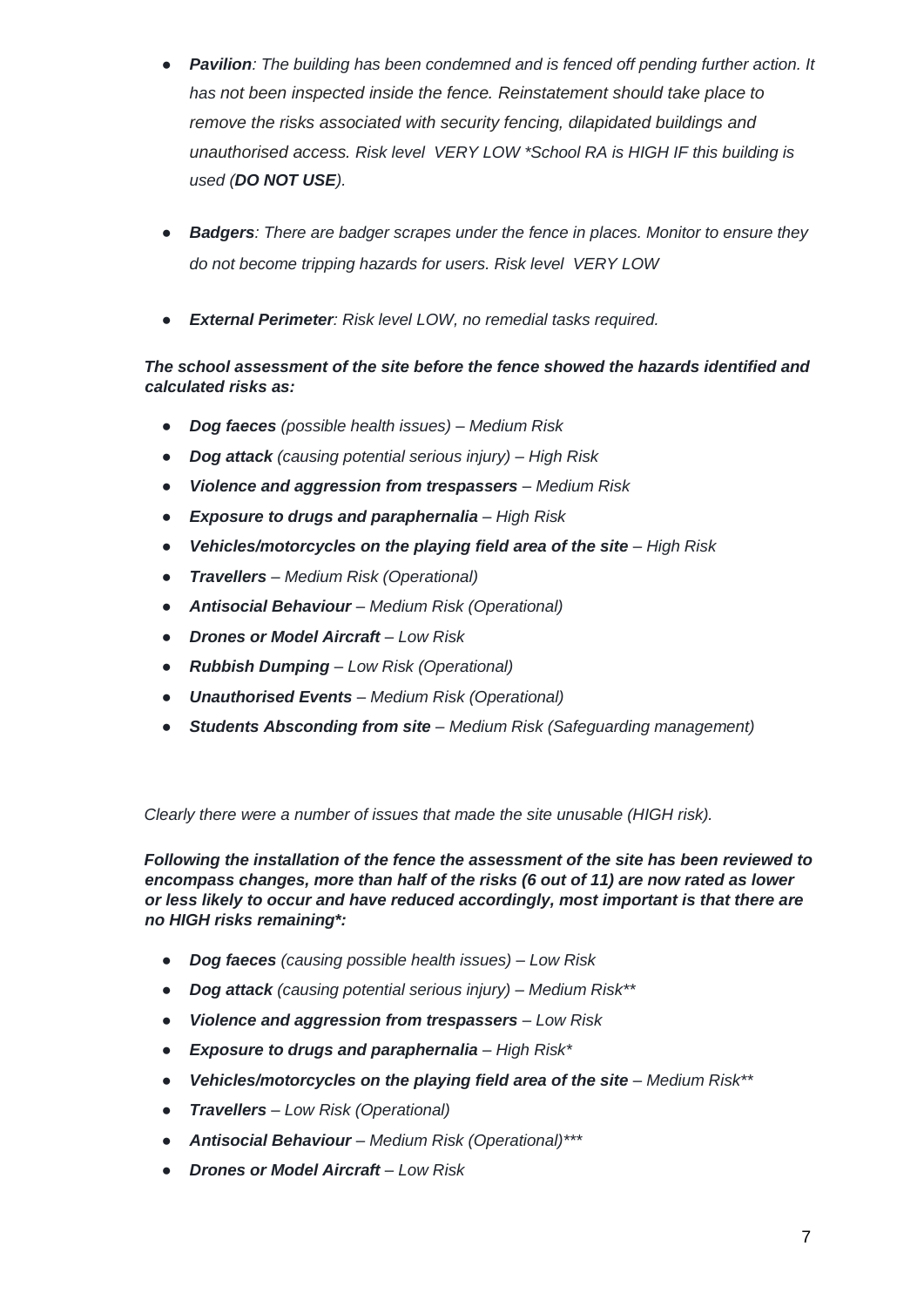- *● Rubbish Dumping – Low Risk (Operational)*
- *● Unauthorised Events – Medium Risk (Operational)*
- *● Students Absconding from site – Low Risk (Safeguarding management)*

*\*The high risk here is around the derelict pavilion building. Until the building is rebuilt this risk remains and the building cannot and will not be used by the school, meaning that while the*  existing control measures remain in place using the fields themselves is low risk, this is *supported by the RoSPA assessment of this part of the site.* 

*\*\*Risks of physical harm that remain Medium (Dog Attack and Vehicles on Site) are controlled as well as they can be, they are Medium because of the potential for harm from these risks. Likelihood of either of these occurring is LOW while control measures remain in place.* 

*\*\*\*Antisocial Behaviour remains a medium risk due to the currently high likelihood of occurrence. The school will deal with issues of behaviour in conjunction with police and the safeguarding team. Issues like members of the public using binoculars or taking photographs on site are included in this consideration. The school does have options with regard to managing this element of antisocial behaviour, however now that the site is being used the school hopes this kind of behaviour will not reoccur. Risk here is operational risk.* 

*Welfare facilities on site are provided in the existing mower shed building at Parrys Lane end of site. Facilities are unisex (full cubicle) toilets, hot and cold water and staff rest room.* 

*Partial CCTV has been installed and will be extended over time; investigations into antenna to extend radio range are in hand.* 

#### 23. **Question: Has the user group been set up yet?**

 **Answer:** We have invited members of We Love Stoke Lodge and other people from the local community to a first meeting of the community user group. This is now in the diary. We are planning a separate meeting for sports clubs who will be using our pitches

#### 24. **Question: Relationship with the University**

**Answer:** Much has been made of Cotham School having a close relationship with the University, it is time for people to understand that the University does not have an interest in the land at Stoke Lodge. Cotham School has had a long established contract with the University for the Grounds Maintenance and management of lettings at Stoke Lodge. The school also rent space at the University's Coombe Dingle sports site. These contracts will be reviewed once the use of Stoke Lodge has been re-established. Cotham School was delighted that the University worked with the School to defend the first application for a TVG on the school playing fields and that we have been able to use Coombe Dingle Sports Complex in the interim. **Since writing this FAQ University of** 

**Bristol have no formal involvement with the management or maintenance of Stoke Lodge. The contract between the school and UoB ended on 31 July 2019**

25. **Question : How often will Cotham School use Stoke Lodge?**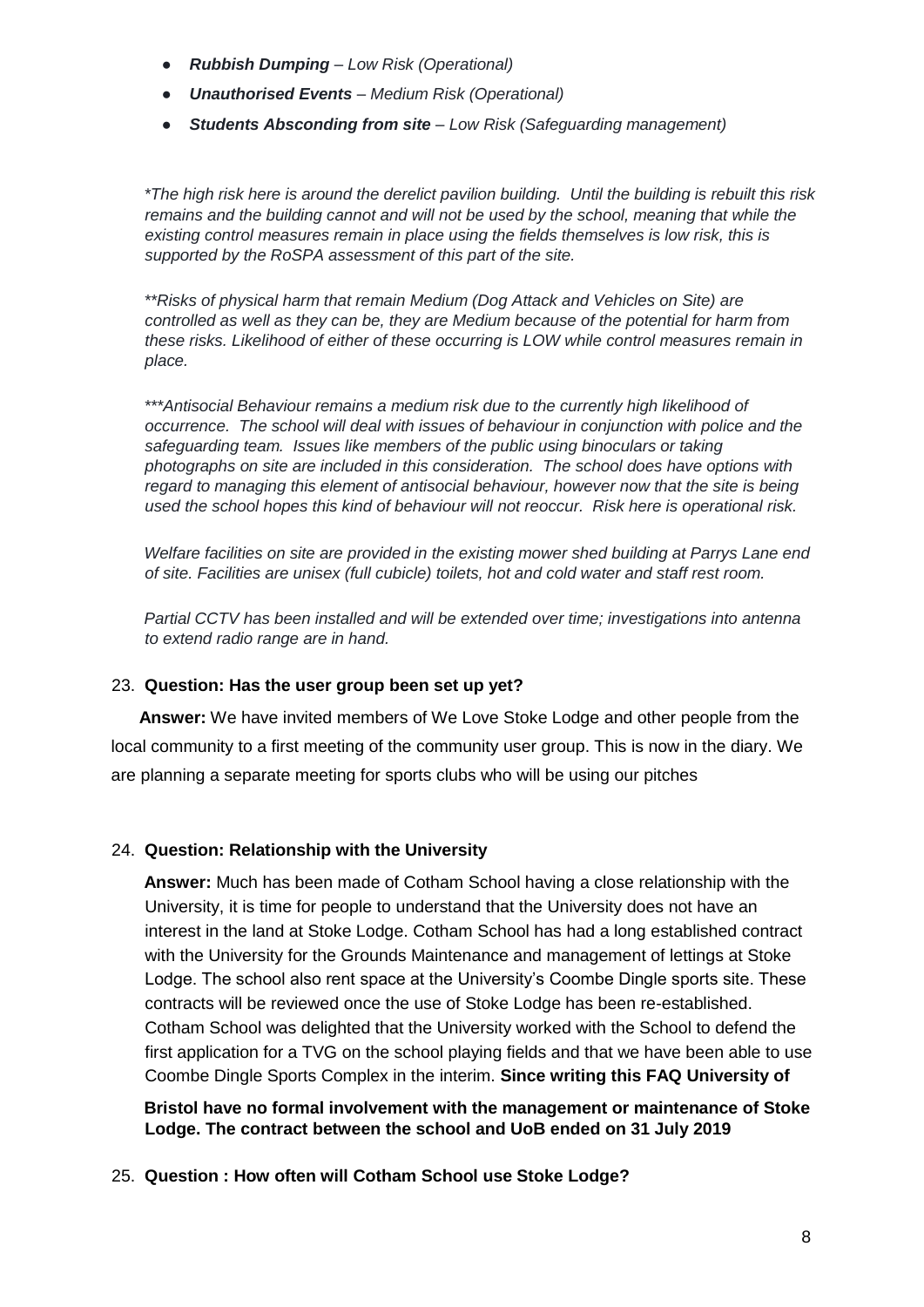**Answer:** It is anticipated that the area within the fence will be used by the school every day in term time, and be available for community use at the end of the school day, until dusk when the gates will be closed. The area outside of the fence that is still part of Cotham School will be available to the community at all times.

## 26. **Question: Will people be treated as trespassers?**

**Answer:** Yes, if people go onto the school playing fields when they are being used by the school or when the gates are locked and the playing fields are unavailable then those people will be treated as trespassers and will be asked to leave immediately. The playing fields are classed as private land which form part of the school site. Section 547 of the Education Act 1996 applies to Stoke Lodge playing fields and any person without lawful authority to be present on the premises (including playing fields) is guilty of an offence and liable on summary conviction to a fine. Persons including a Police Officer who have been authorised to exercise the powers of section 547 and has reasonable cause to suspect that any person is committing or has committed an offence under this section may remove the person from the site. The section 547 Officers for the school are currently the Headteacher, Business Manager and Facilities Manager. The school has the right to add other roles to the list of Section 547 Officers as required. *Any users (including groups or teams, formal or informal) that are using the site not in accordance with terms or conditions of use can/will be requested to leave the site at any time in accordance with the above. See FAQ 30 for conditions of use.* 

## 27. **Question: Will there need to be more signs around the site?**

**Answer:** Yes, there will need to be quite a few more signs on and around the playing fields, these are required to remind members of the public that these are private playing fields, and that members of the public should respect the rules when using them and whether using the playing fields or the perimeter walkway that members of the public do this at their own risk. These signs will be of such as size as to not require planning advertisement approval.

# 28. **Question: Is it true that there has been a lot of vandalism at Stoke Lodge Playing fields?**

 **Answer:** Yes, there has been a great deal of vandalism including graffiti on the pavilion and groundsman hut, uplifting and defacing of signs, damage to the new fence and vehicles driving on the playing fields. We would be grateful if members of the public could desist from these acts of vandalism. Clearly Cotham School cannot condone criminal activities; all these acts of vandalism have been reported to the police and we have now put in place additional security measures. The financial cost to the school has been considerable and has caused money set aside for the running the school to repair the damage. If you see any suspicious behaviour please report it to the school.

## 29. **Question: What is Cotham Academy?**

**Answer**: Cotham School became an Academy in 2011. We are set up as a co-operative academy. In becoming an Academy, we adopted a set of values in line with the cooperative movement. We have a Board of Governors who give their time and skills freely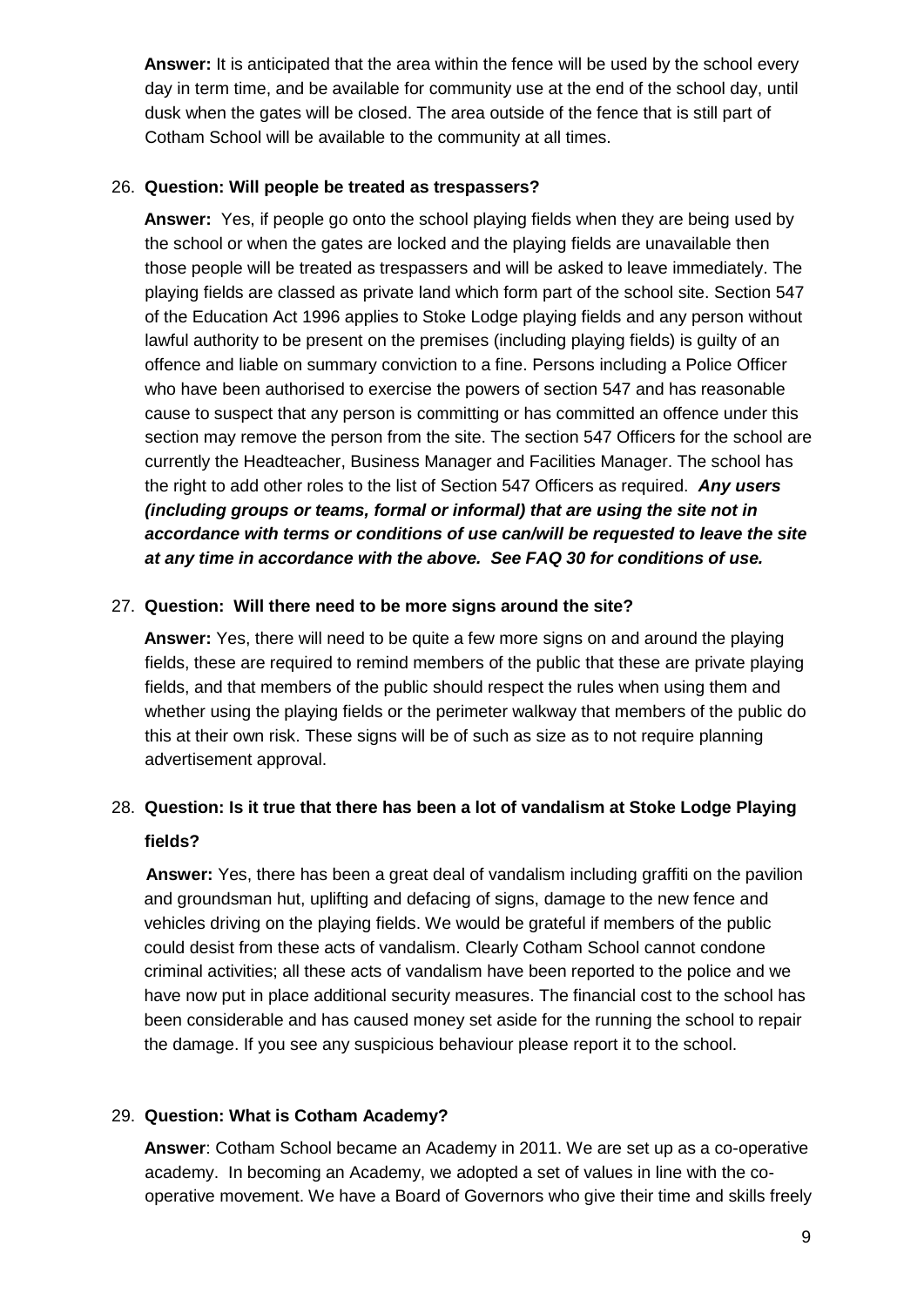and without any financial or other reward, other than that they know they are playing a key role in governing our school. We are a Private Company Limited by guarantee with no shareholders. Our funding comes directly from the Education Skills Funding Agency. We maintain a strategic relationship with Bristol City Council, to ensure secondary school places for Bristol children and to buy back some essential services from the Council. We do not have any private sector investment or sponsorship. Cotham School is not part of a larger multi-academy trust.

30. *Question: Are there specific conditions of use for the playing field?* **Answer**: Yes,

conditions of use for individuals on the playing field are:

- *● Do not cause nuisance or disturbance to the School or authorised users of the field at any time*
- *● Do not undertake any activity on playing surfaces or pitches which may harm the area for use by legitimate or authorised users*
- *● Leave the playing fields if requested to do so by representatives of the school or authorised users of the playing field*
- *● Dogs and other animals are not allowed within the fenced playing field area at any time, this is in accordance with the Bristol City Council Dog Protection Order October 2017.*
- *● No vehicles allowed*
- *● No golf*
- *● No model aircraft or drones*
- *● No Alcohol*
- *● No Smoking*
- Litter and other items you have brought must be removed when you leave the site

*The above conditions of use apply to individual/family use of the playing field.* **N.B. All** *group or team activity, or specific use of marked pitches for organised sports must be expressly authorised by the school and comply with standard terms of use for school facilities.*

31. *Question: Is there any specific guidance that says school sites should be fenced?* 

**Answer**: Yes, draft guidance published by on gov.uk in November 2018 indicated that site perimeters should be secured potentially using fences. Following consultation on the draft guidance the final published guidance reads:

## *1.1 Perimeter*

*The boundary is the first line of defence and should be protected with a secure fence or railings such as Weldmesh fencing to BS1722 or expanded metal or railings over 2.0m high.*

More info regarding published guidance to schools can be found at [https://www.gov.uk/government/publications/school-and-college-security/site-security-gu](https://www.gov.uk/government/publications/school-and-college-security/site-security-guidance?fbclid=IwAR0SEaHdQ7X1Cd4pWw0joYB5hp0Ah4B59jiZumdb41cUvdNZHZ1UtjjA37E)  [idance?fbclid=IwAR0SEaHdQ7X1Cd4pWw0joYB5hp0Ah4B59jiZumdb41cUvdNZHZ1Utj](https://www.gov.uk/government/publications/school-and-college-security/site-security-guidance?fbclid=IwAR0SEaHdQ7X1Cd4pWw0joYB5hp0Ah4B59jiZumdb41cUvdNZHZ1UtjjA37E)  [jA37E](https://www.gov.uk/government/publications/school-and-college-security/site-security-guidance?fbclid=IwAR0SEaHdQ7X1Cd4pWw0joYB5hp0Ah4B59jiZumdb41cUvdNZHZ1UtjjA37E)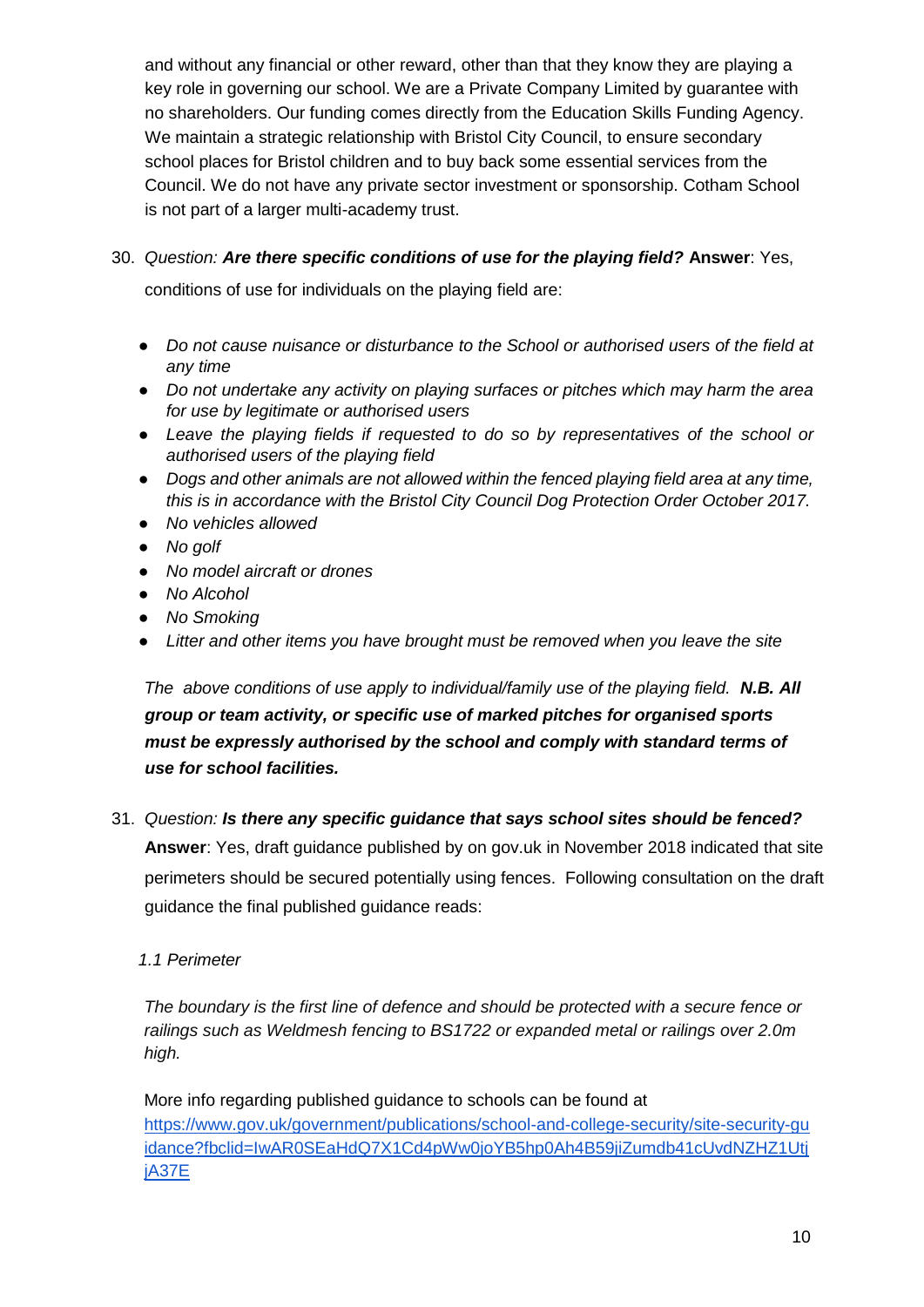## 32. *Question: Why is the playing field not currently being unlocked?*

**Answer**: The gates are currently being unlocked on a daily basis and all weekend. Unfortunately a number of dog walkers were observed inside the fence over the Christmas period. If dog walkers continue to be observed within the fenced area the school may have no choice other than to lock the gates to prevent access.

#### 33. *Question: Are there any TPO trees at Stoke Lodge?*

**Answer**: Yes there are a number of trees protected by TPO at Stoke Lodge. Trees within the school leased land are registered on TPO 1192.

#### 34. *Question: What types of TPO are there on trees at Stoke Lodge?*

**Answer:** There are 4 types of TPO:

- **1.** Individual TPO. Number at Stoke Lodge on School leased land is 17
- **2.** Group TPO. Number at Stoke Lodge on School leased land is 10 \*note any tree in a group TPO is also specified by species
- **3.** Woodland TPO. Number at Stoke Lodge on School leased land is 0
- **4.** Area TPO. Number at Stoke Lodge on School leased land is 0

please see [https://www.gov.uk/guidance/tree-preservation-orders-and-trees-in](https://www.gov.uk/guidance/tree-preservation-orders-and-trees-in-conservation-areas#tree-preservation-orders--general)[conservation-areas#tree-preservation-orders--general](https://www.gov.uk/guidance/tree-preservation-orders-and-trees-in-conservation-areas#tree-preservation-orders--general) for further info about TPOs including relevant uses of the various types

#### 35. *Question: Are the recently felled Elder covered by a canopy TPO?*

**Answer:** In short; no. There are 4 types of TPO (see 34), 'canopy' TPO is not one of the types of TPO. The Elder is under the canopy of T14 of TPO 1192. T14 is an individually protected Sycamore tree. The individual protection of T14 does not provide any protection to any other trees near to it. Whilst there are group TPOs on site; the felled Elder are not within one of the group protection areas. It should also be noted that 'Elder' as a protected species does not appear anywhere on TPO 1192 which covers the school playing fields at Stoke Lodge

#### 36. *Question: Did BCC permit the felling of the Elder?*

**Answer**: Yes, permission to carry out this maintenance was sought and received from BCC as the school's landlord.

#### 37. *Question: Did the school receive planning permission to fell the Elder?*

**Answer:** No, planning permission was not required as the Elder is not protected by any form of TPO. *TPO 1192 map has been attached to the end of this document for clarity*

#### 38. *Question: There are circular pieces of plastic in the Elder Stumps, what are they?*

**Answer:** These are EcoPlugs. They are a targeted herbicide treatment that a tree surgeon inserts into the cut stump to prevent regrowth. Experts consider use of EcoPlugs the safest and most sensitive method of treating a stump. Traditional methods to prevent regrowth include direct application of herbicide, which carries a risk to both the operator and the area around the target due to the uncontained application of chemicals and/or overspray. EcoPlugs are safe to use for operators, and around children and animals due to the encapsulated design of the product.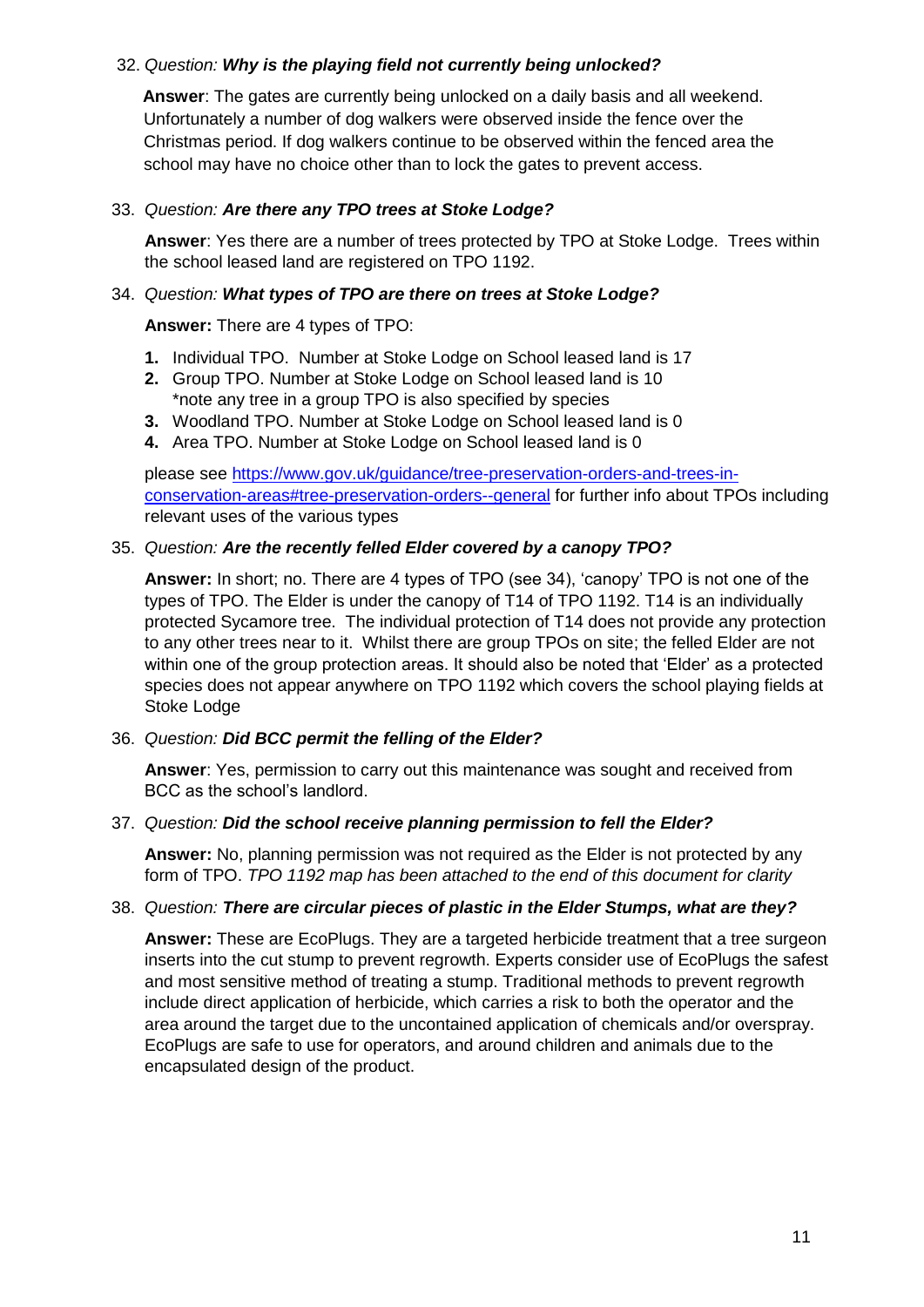#### 39. *Question*: **Why does the school use CCTV on the site at Stoke Lodge and does it record all the time?**

**1)** The cameras that have been installed are recording footage twenty-four hours a day, seven days a week to maintain the security of our site, this is perfectly normal for a school site, we also have CCTV on our main school site at Cotham lawn Road. It also provides reassurance during the day when lessons are taking place and in addition to organisations such as our insurers. We will be able to investigate incidents that occur during or outside of the school day. We will be able to provide evidence to our insurers and the police should incidents occur that we need to report to either of these organisations.

The CCTV also enables us to see any hazards before the students undertake their daily lessons that we would need to manage to ensure that our students and staff will be safe whilst on the fields.

#### **2) Have any incidents occurred since CCTV was installed that you have needed to view the footage for?**

It was reported to us that dogs had been seen inside the fence over the holiday period. We investigated if this information was accurate.

We have risk assessed the school site at Stoke Lodge and have installed a fence to control the hazards identified in the assessment.

One of the identified hazards is the exposure to 'dog faeces' and the health risks this presents to our students, staff and local sports groups who have an agreement with the school to use the site. Therefore the permission given by the school to members of the public specifically makes it clear through signage that dogs are not permitted inside the fence. If an incident is reported to us that dogs have been seen inside the fence, then we will want to verify this to assess if there is a risk to students, staff and local sports clubs from dog faeces. This will inform whether we need to dispatch staff to undertake a 'clean up' exercise before students return to using the site. The most efficient method of assessment for us is to use the CCTV footage to undertake this assessment, this is what has happened as part of our investigation.

#### **3) Reference Lawful basis for Use, how does it fulfil article 6 and/or 9 of the GDPR or DPA 2018 Schedule 1, Part 2, Para 6, 10 or 18?**

In relation to the recent incident that we investigated, no breach of the data protection act has taken place as we have chosen to report this generally through our social media site and have not made any identifying reference to the adults walking their dogs on the schoo site. In addition to this, we have no intention of trying to undertake any form of identification of these adults, the footage was used to assess whether any form of clean up was needed before staff and students returned to the school site for their P E lessons. If this had been an isolated incident, we would not have needed to publish the details but out of a duty of care to those using the site, we wish to make it clear that dogs are not permitted inside the fence at any time. It may well be that the adults exercising their dogs on the site inside the fence had failed to notice the signs making it clear that dogs are not permitted. This is a further attempt to make that completely clear to those that wish to use the school site at Stoke Lodge, that permission is given by the school but will be withdrawn if there is a continuation of dogs being exercised within the fence.

We intend to use CCTV in this way for all future incidents and occurrences to ensure that we comply with the Data Protection Act at all times.

#### **4) Which part of Under 5.8 of your DPIA does the lawful basis for this CCTV use fall?**